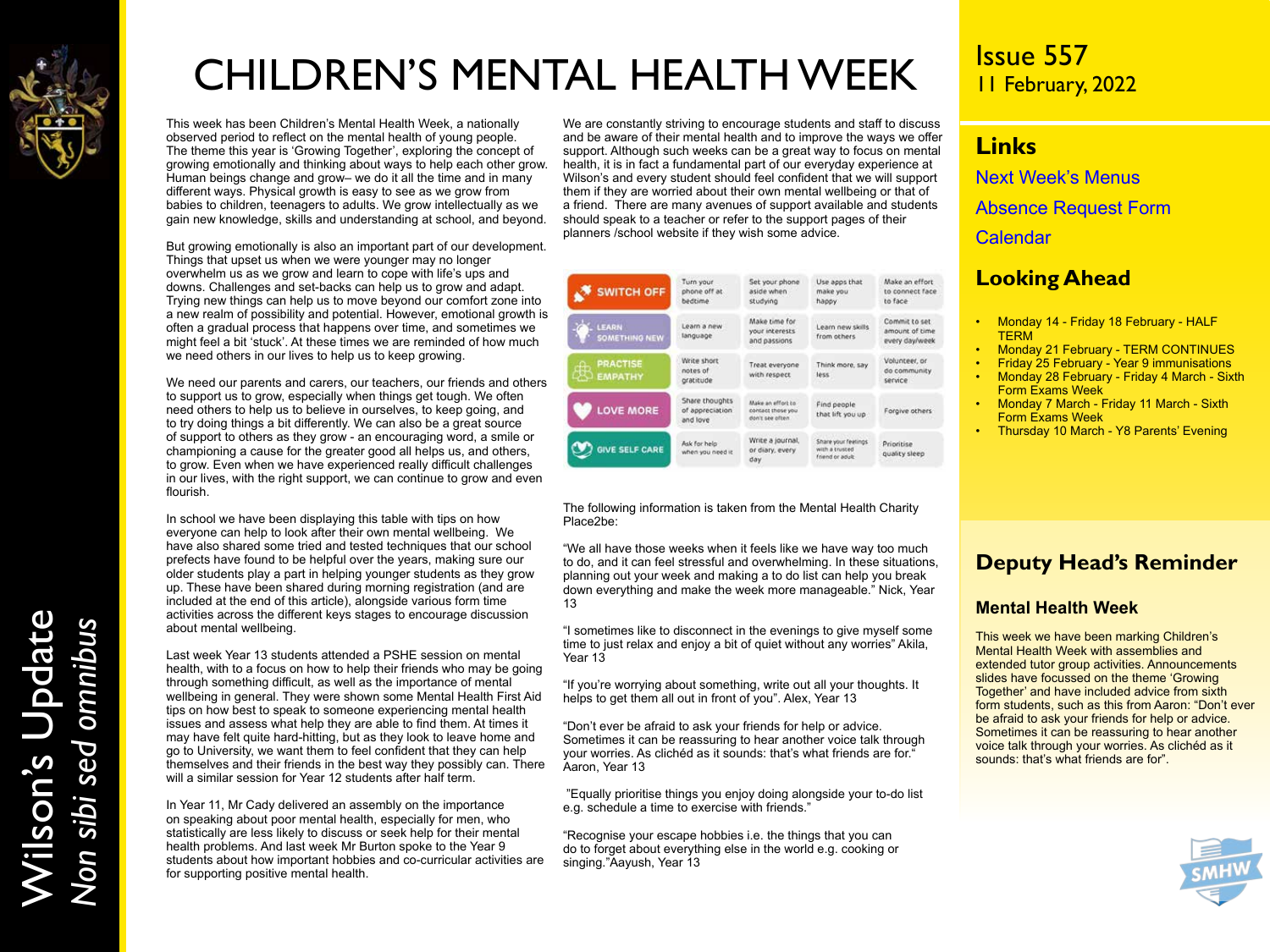

### 'SPEAK OUT' CHALLENGE

On Friday 4 February, the school's McAlister Room became a workshop and a performance space for twenty-five of our Year 10 pupils delivering speeches on topics as diverse as the value of perseverance, positive strategies to promote mental health and the agonising annoyance of online adverts. The school was delighted to again host the Speakers' Trust to coach pupils to improve their public speaking skills. With many even very able young people across the country lacking the confidence, skills and opportunity to share their ideas as eloquently as possible, the mission of the "Speak Out" Challenge is to change this and to challenge students to 'speak out'!

Beginning the day with an expert-led, interactive workshop, pupils were then challenged to plan, from scratch, a speech they had created on a theme of their choice. By the end of the day, all pupils performed to their classmates and a small panel of judges, all the time benefiting from the close guidance of Sarah, a Speakers' Trust trainer whom we were delighted to welcome back to Wilson's. By the time they presented in the afternoon, every student had truly left their comfort-zone and "spoken out" on a topic of their choice focusing on delivering a message with a positive impact regardless of the subject.

Particular congratulations go to the five winners and to the two speakers who received prizes as "Highly Commended". We now look forward to the regional finals once peers have had a chance to hear from their peers!





# VISITING LECTURER

Tuesday 8 February saw the arrival of guest speaker Mat Hughes, professional Anti-trust economist at Alix Partners. His<br>work has covered cases covered cases involving cartel activities in the European truck market, mergers, patents and much else besides. He discussed the close links between what students are taught at 'A' level and the 'real' world, touching on competition policy, market structure and perceptions of the public interest. Students were led to understand that economics to be of use in his world (and policy making in general) requires scientific method, the application of knowledge from other disciplines and a willingness to be intellectually curious.



The 100 plus assembled year 12 and 13 students also enjoyed a lively question and answer session where Mat was quizzed about career advice, the ethics of advocacy and specific cases he had worked on.

The Economics and Business department as well the student attendees would like to thank Mat for what was an engaging and entertaining talk that provoked much thought and comment from those who had the privilege to be present.



# A Hobby of Mine

This week Chemistry Teacher Mr Brown talks to us about juggling.

How did you get into it? I was taught how to juggle by my form tutor at school. As a fan of motorsports, I read about Max Verstappen along with other racing drivers juggling as a part of their pre-race rituals – so I



thought it would be interesting to see if I remembered how.

#### What do you enjoy about it?

The goal of this training is the enhancement of reflexes, improving balance and hand-eye coordination. The difficulty is controlled by the user, and I enjoy the challenge and reward of learning a new technique or trick. It is also some stress-free light exercise on a rainy day!

#### How often do you do it?

A couple of times a week. Fortunately, it is not an activity that requires much time, space or planning!

#### Is it something you turn to when you feel stressed?

I find it really helps me if my brain or body needs a reboot. Almost as a way of recalibrating my motor skills to my brain.

#### What advice would you give to someone wanting to try it?

You can juggle a surprising number of objects. Juggling becomes far easier if the objects are of the same mass and shape, but this is not a must; in a pinch some balled up socks work well before you maybe progress to buying (relatively inexpensive) juggling balls or advanced equipment. YouTube offers many detailed tutorials, which are very easy to follow and allow you to progress at your own pace. Once you are comfortable with the basics you can move onto a whole variety of tricks at your own leisure. My best advice is to juggle over your bed; this stops you from running around chasing your poor throws but also stops your pet from stealing your balls when they hit the ground!



# Wilson's Update Wilson's Update<br>Non sibi sed omnibus *Non sibi sed omnibus*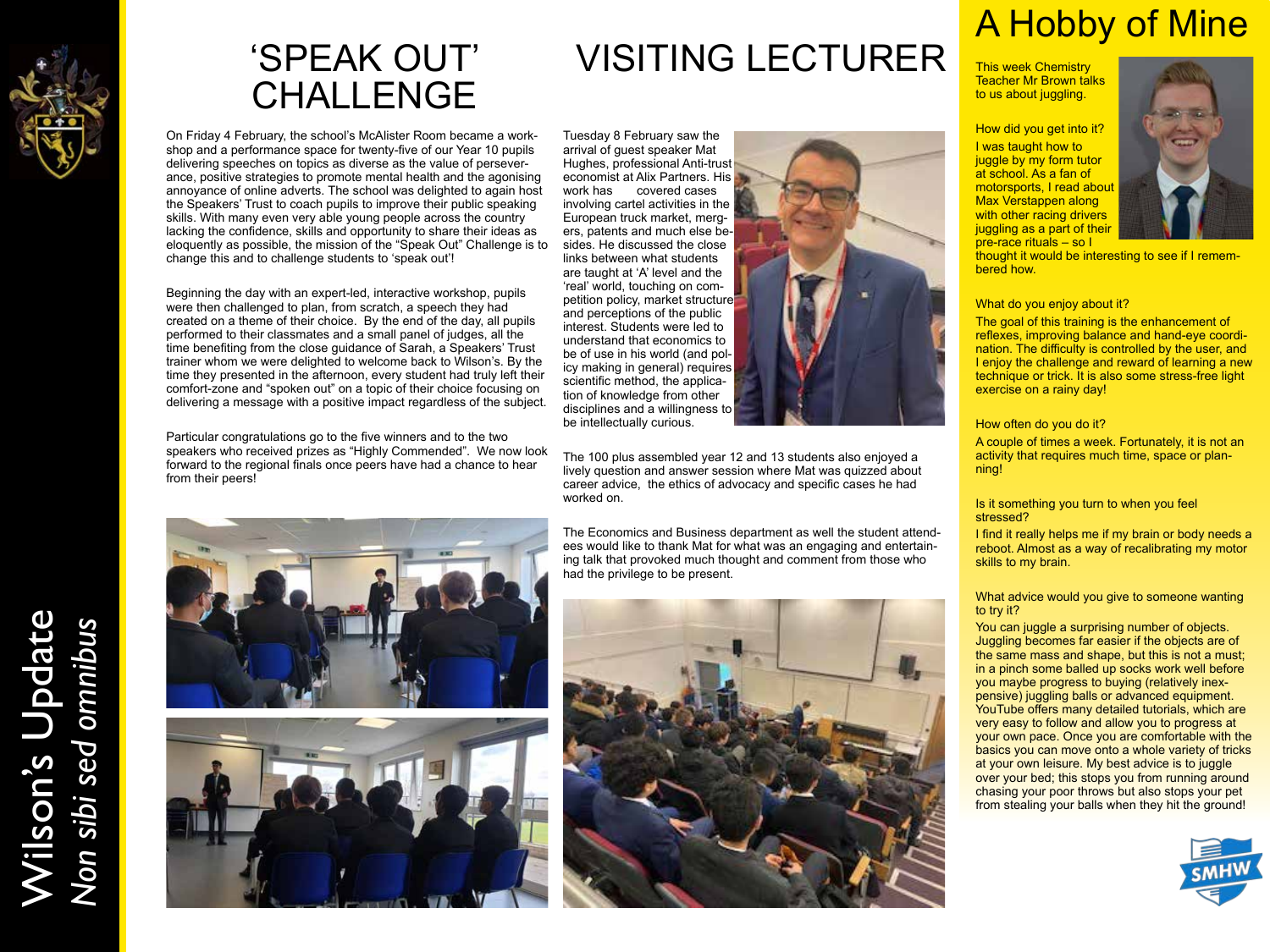

# ENTOMOLOGY CLUB

In Entomology Club last week, students were introduced to the lifecycle and characteristics of the Praying Mantis, with the opportunity to view a live specimen – the Giant Asian Leaf Mantis. I personally really enjoyed watching the feeding of the Praying Mantis, as it captured and devoured its locust prey, which can take up to an hour! I could also see how well the Praying Mantis camouflages on the tree branch. Entomology club is incredibly interesting and its fun to spend your lunchtime with insects!

Article by Yashwanth (7H)

Many thanks to Adam for bringing in his own praying mantis and delivering the presentation and to Harvey and Brandan (both in Y12) for their assistance.



Behind the Scenes of Film Club: The Period One Film

Period One was enjoyable to make, especially as the actors got to see a compilation of what happened behind the scenes. Although the final product looks seamless, it took many takes to get one part of the film completed without any bouts of laughter. Yet, unless you attend Film Club, you will not see any of the behind-the-scenes action. Even though we had a rough script, our lines were impromptu. For example, the sixth formers in charge of Film Club, Ayush and Varakan, would stare at me intently to ensure quality-control. Imagine how hard it was to contain my laughter and maintain composure!

The film focuses on an irritated teacher who tries to hold a PSHE lesson via Google Classroom, but faces challenges in the form of poor connection and having to answer the door. Although we filmed this in-person, it represents the medium of virtual learning, which was illustrated by Ayush's editing. In my opinion, the short film was amusing since both students and teachers can relate to the struggles of online learning. Although the film was unrealistic at times, it was a sound attempt at portraying the plight of learning through Google Classroom.

Especially considering that it is the first official production by Film Club, this is a must-watch film. While a valiant attempt does not necessarily make 'Period One' a masterpiece, we wish to show that Wilson's is a place full of budding creativity. Please click the following link to watch the film. https://youtu.be/AoQPrqjFoGc

Remember to keep your eyes peeled as there are many productions in the works, including a mental health awareness and thriller films. Creating film ideas with members of film club is really enjoyable. Hopefully you find watching this film as enjoyable as we did producing it!

Article by Vinay (9S)



**The Pursuit of Happyness is an inspirational life story about Mr Chris Gardner (played by Will Smith), with a far from a normal lifestyle. He is struggling to live off what he calls a job (selling a bone density scanner which hardly contributes to the world of diagnosis), whilst juggling being a father to his son, Christopher. The joyous faces of stockbrokers leaving a nearby building inspire Chris, and he decides that this is what he wants to do. With an approachable personality, he also has an amazing eye for solving logical and numerical problems.** 

**It is an empathetic film with the setting beautifully laid out, especially the day-care and the graffiti that adds to its stunning detail: all but average for Hollywood. Every emotion portrayed by Will Smith is visible. He lives up to the intense and earnest person he is playing.** 

**His son Christopher (played by Will Smith's son, Jaden Smith) is adorable and charming with his obliging attitude and the amount of trust he puts in his father. The stubbornness that occasionally comes out of Christopher only adds to it. Overall, this is a constant, seemingly never ending and emotional 'Pursuit' for happiness. Only by watching the film and paying close attention will you understand why it was called The Pursuit of Happyness.** 

**Article by Arnik (8H)**



Wilson's Update Wilson's Update<br>Non sibi sed omnibus *Non sibi sed omnibus*



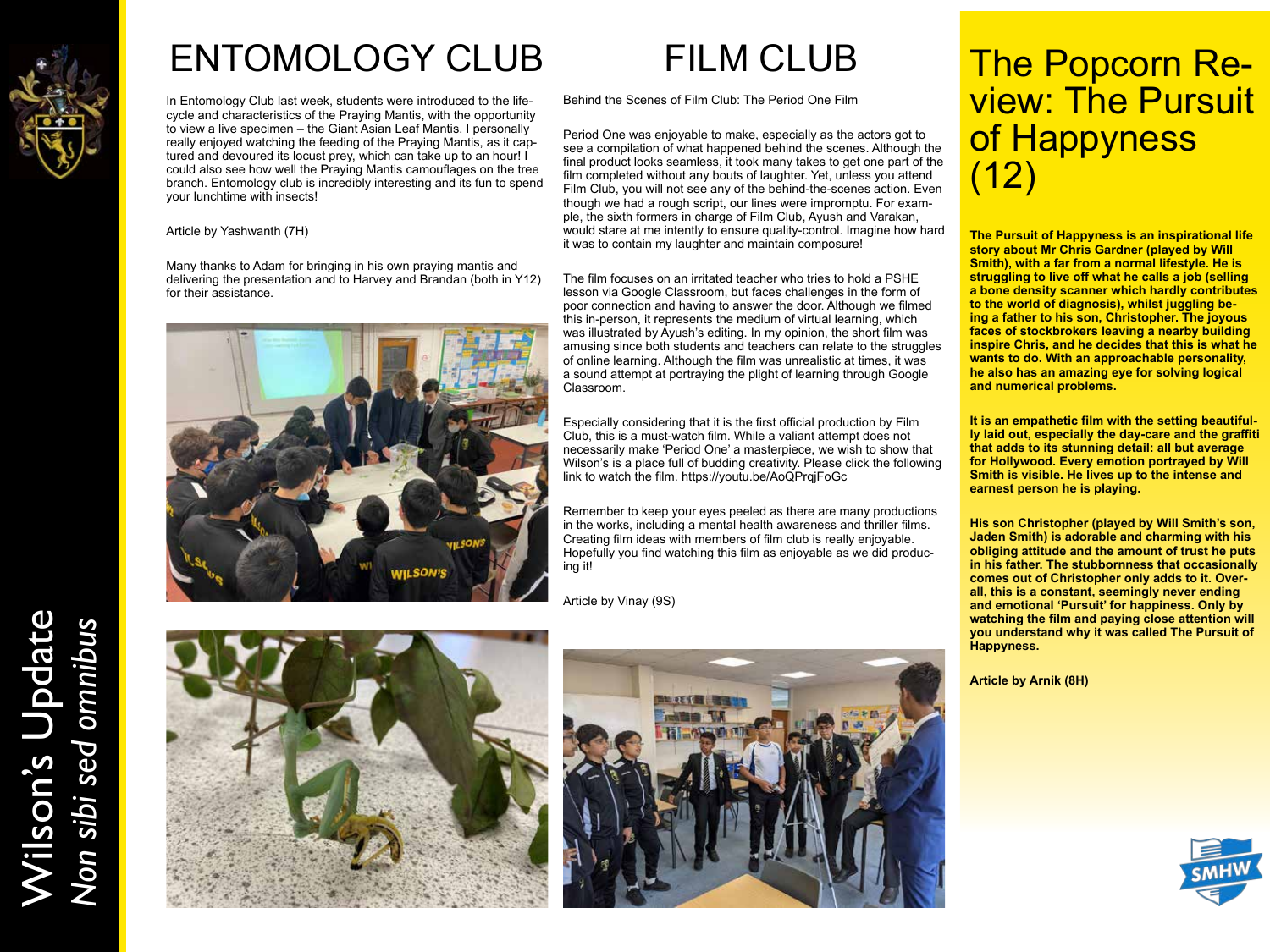

### HANS WOYDA **MATHS COMPETITION**

The Hans Woyda Mathematics Competition is run every year between 64 schools across London, organised into 16 Leagues of 4 teams. Wilson's School haS always been part of this and this year was no different. The competition takes one Year 9, one Year 11, one Year 12 and one Year 13 student from each school and challenges them to complete difficult maths problems under timed conditions. One of the rounds is a race, so only the first person to get the right answer gets any points!

During the Autumn term, we had three matches against the other schools in our league (Woldingham, Trinity and Caterham Schools) and we finished second. This meant that we were through to play a knockout competition against Tiffin School in Kingston. Unfortunately we were beaten at this stage, but our students put up a good fight!

Congratulations to Idhant, Haas, Aditya and Shreyas for representing Year 9 during these four matches, to Arsh, Isa, Shuayb and Nithushan for Year 11, to Eeshaan, Alex, Tarun and Bavin for Year 12 and to Syed, Varnan, Anton and Arya for Year 13. All of these students will be receiving housepoints for their efforts.

An example (non-calculator) question is as follows. Students had 60 seconds to answer their question:

"Two fair octahedral dice have eight faces numbered 1-8. They are both rolled to give two numbers.

Year 9: Find the probability that the sum of the numbers is 10.

Year 11: Find the probability that both numbers are less than 7

Year 12: Find the probability that one of the numbers is at least double the other

Year 13: Find the probability that one of the numbers is a factor of the other."

# POETRY BY HEART

This week, Mrs Fletcher and Alex (Y13) launched the Wilson's round of Poetry by Heart, a national poetry recital competition.

Wilson's Heat will take place on Tuesday, 1 March.

It would be really helpful if they had an idea of how many students to expect, so they would very much appreciate it if any students who are interested in entering would fill in this google form: https://forms.gle/ vju2JELNmYEZpuDKA .

All entries win house points, and the winners will go through to the national competition. You could be performing on stage at the Globe Theatre!

# LOS ANGELES OLYMPICS 2028?

Our congratulations go to Alex (Year 9) who, after winning the Sutton Schools' Cross Country competition went on to compete for Surrey in the South East Inter Counties 2022 Junior Boys on Saturday 5 February and won that as well. Will we see him competing at the Los Angeles Olympics in 2028?

#### Article by Alex (Year 9) below.

The Surrey Schools' cross-country championships was very testing. Arriving there, I heard news of a fierce competitor and so what I had hoped to be an easy race, turned out to be a big challenge. Being cheered on by the crowd, I just managed to take home the victory, and it felt very satisfying, compared to if there had not been a close rival. I was able to hold off the challengers and win in a time of 12mins 28 seconds, a margin of thirteen seconds. I felt proud to be able to take first place in the Wilson's colours.





*Pictured above: Alex with medal and in action.*

### **CHESS RESULTS**

### **Briant Poulter Chess League**

**Wilson's A vs. KCS Wimbledon** Wilson's A lost 2.5 - 3.5 Win for Denis (8H) **Wilson's B vs. KCS Wimbledon Juniors**  $lost 2.5 - 3.5$ Wins for Anju (8D) and Jack (10C) **Wilson's C vs. Whitgift A** Wilson's C won 9-3 Wins for Aryaman (L6) and Ian (L6) both won twice, Pratyush (10S), Adam (U6), Josh (8S) and

### **Ivan Gromov Online Schools Chess League**

#### **Wilson's A vs. Altrincham GS**

Wilson's A won 4 - 2 Wins for Shivam (9H), Anuj (8D), Pratyush (10S) and Vedant (9G) **Wilson's B vs. Tiffin A**<br>Wilson's B lost 0.5 - $\sqrt{0.5 - 5.5}$ 

Draw for Aryaman (L6)

Vedant (9G) all won once.

### **Wilson's Runners**

A number of Wilson's Runners were running at Roundshaw Downs parkrun at the weekend to mark Mr Schofield's 250th parkrun. This is a remark-



able achievement and comes after doing parkrun most Saturday mornings since 2014, most of these being at Roundshaw pakrun which is close to Wilson's School. However, he still has a way to go to catch up with Mr Alderson who has completed more than 500 parkruns and counting!

This parkrun also marked the first outing in the new Wilson's Runners T-shirts which were very gratefully received from funds raised by the Wilson's School Parents and Friends Association.



# Wilson's Update Wilson's Update<br>Non sibi sed omnibus *Non sibi sed omnibus* Non sibi